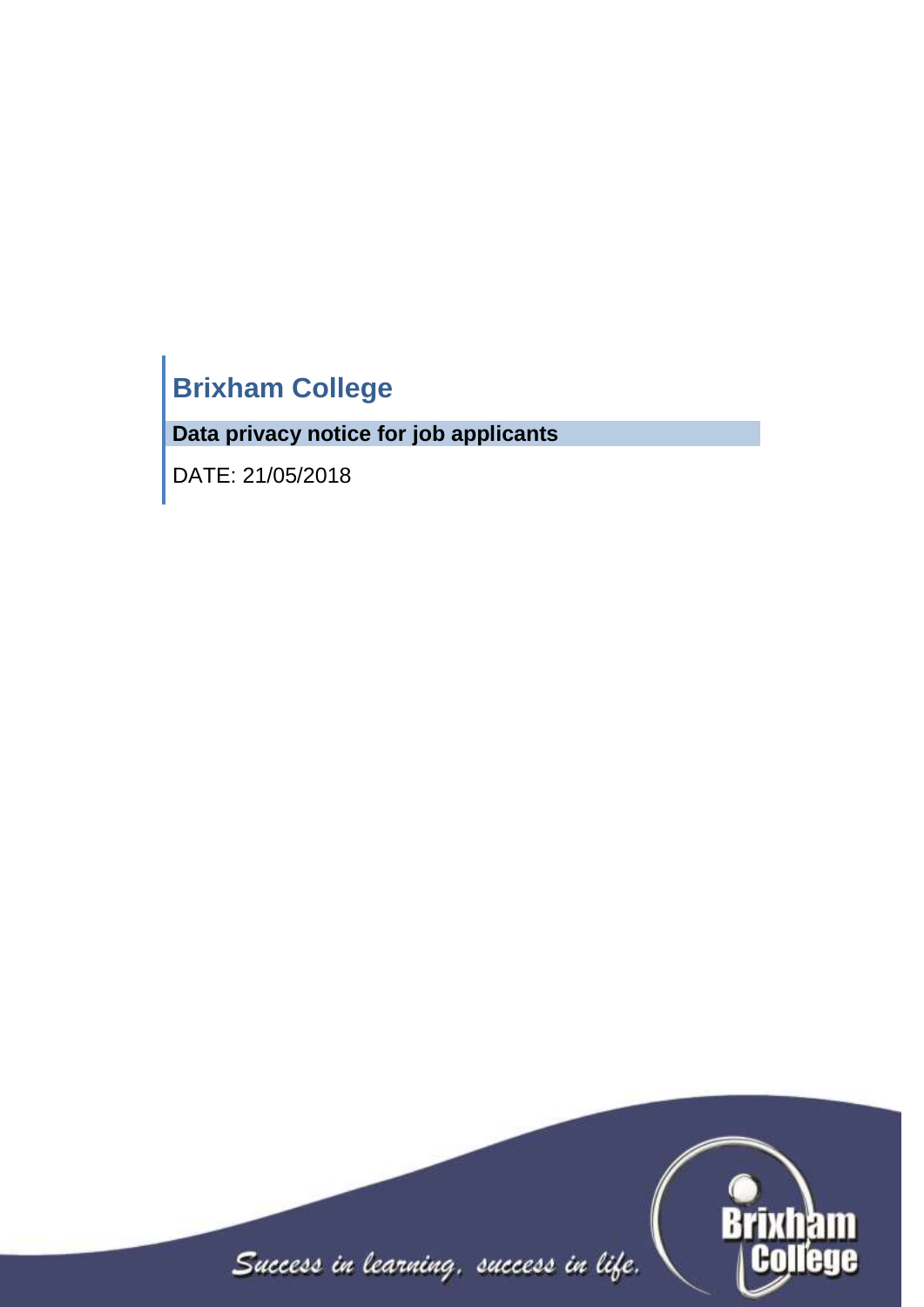## **Privacy notice for job applicants**

Under data protection law, individuals have a right to be informed about how the school uses any personal data we hold about them. We comply with this right by providing 'privacy notices' (sometimes called 'fair processing notices') to individuals where we are processing their personal data.

This privacy notice explains how we collect, store and use personal data about individuals applying for jobs at our school.

We, Brixham College Academy Trust, are the 'data controller' for the purposes of data protection law.

Our data protection officer - see 'Contact us' below.

Successful candidates should refer to our privacy notice for the school workforce for information about how their personal data is collected, stored and used.

## **The personal data we hold**

We process data relating to those applying to work at our school. Personal data that we may collect, use, store and share (when appropriate) about you includes, but is not restricted to:

- Contact details
- Copies of right to work documentation
- References
- Evidence of qualifications
- Employment records, including work history, job titles, training records and professional memberships

We may also collect, store and use information about you that falls into "special categories" of more sensitive personal data. This includes information about (where applicable):

- Race, ethnicity, religious beliefs, sexual orientation and political opinions
- Disability and access requirements

## **Why we use this data**

The purpose of processing this data is to aid the recruitment process by:

- Enabling us to establish relevant experience and qualifications
- Facilitating safe recruitment, as part of our safeguarding obligations towards pupils
- Enabling equalities monitoring
- Ensuring that appropriate access arrangements can be provided for candidates that require them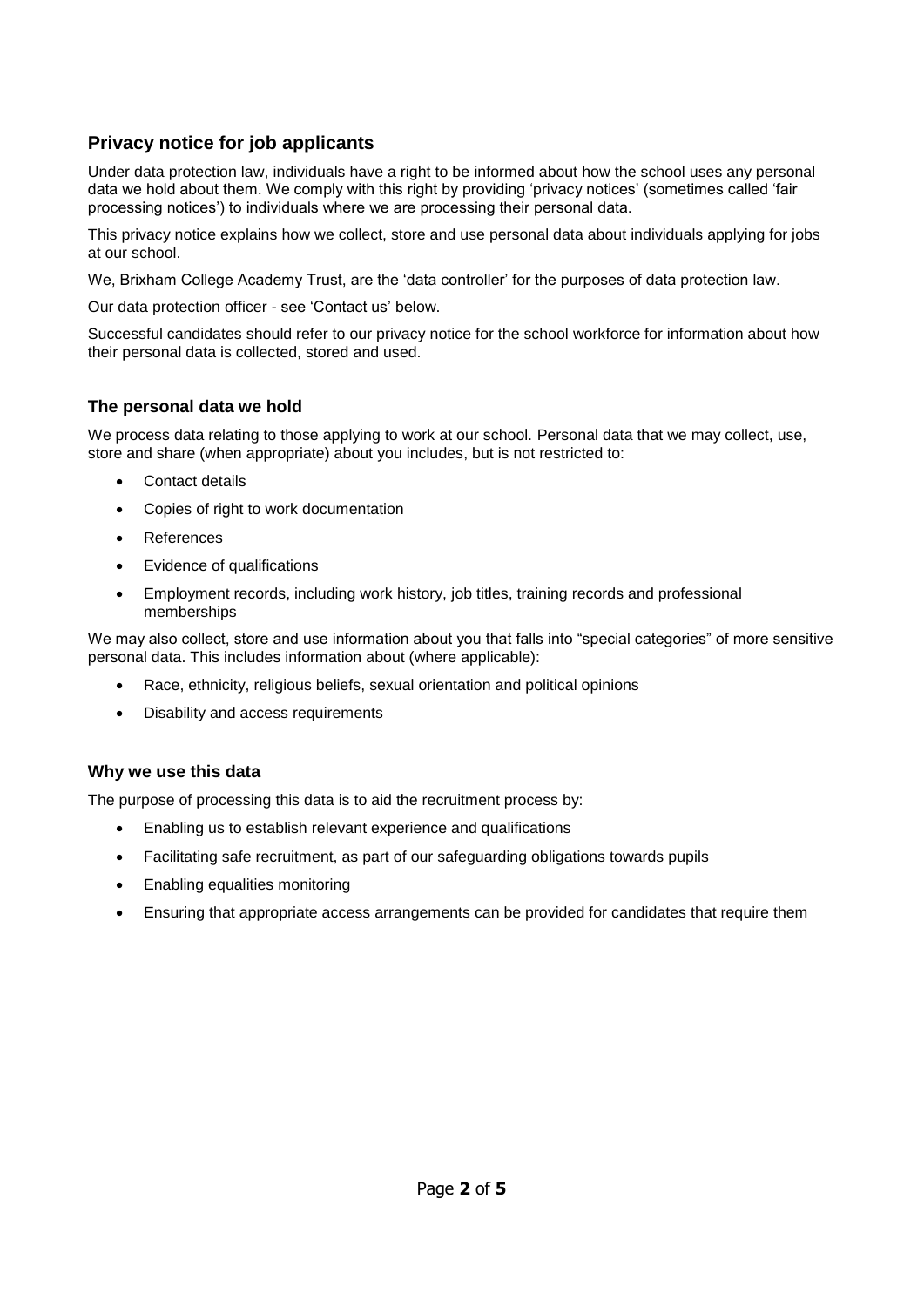## **Our lawful basis for using this data**

We only collect and use personal information about you when the law allows us to. Most commonly, we use it where we need to:

- Comply with a legal obligation
- Carry out a task in the public interest

Less commonly, we may also use personal information about you where:

- You have given us consent to use it in a certain way
- We need to protect your vital interests (or someone else's interests)

Where you have provided us with consent to use your data, you may withdraw this consent at any time. We will make this clear when requesting your consent, and explain how you go about withdrawing consent if you wish to do so.

Some of the reasons listed above for collecting and using personal information about you overlap, and there may be several grounds which justify the school's use of your data.

## **Collecting this information**

While the majority of the information we collect from you is mandatory, there is some information that you can choose whether or not to provide to us.

Whenever we seek to collect information from you, we make it clear whether you must provide this information (and if so, what the possible consequences are of not complying), or whether you have a choice.

#### **How we store this data**

Personal data we collect as part of the job application process is stored in line with the *[Information and](http://irms.org.uk/?page=schoolstoolkit&terms=%22toolkit+and+schools%22)  [Records Management Society's toolkit for schools](http://irms.org.uk/?page=schoolstoolkit&terms=%22toolkit+and+schools%22)*

When it is no longer required, we will delete your information in accordance with our the *[Information and](http://irms.org.uk/?page=schoolstoolkit&terms=%22toolkit+and+schools%22)  [Records Management Society's toolkit for schools](http://irms.org.uk/?page=schoolstoolkit&terms=%22toolkit+and+schools%22)*

#### **Data sharing**

We do not share information about you with any third party without your consent unless the law and our policies allow us to do so.

Where it is legally required, or necessary (and it complies with data protection law), we may share personal information about you with:

- Our local authority to meet our legal obligations to share certain information with it, such as shortlists of candidates for a headteacher position
- Suppliers and service providers to enable them to provide the service we have contracted them for, such as HR and recruitment support
- Professional advisers and consultants
- Employment and recruitment agencies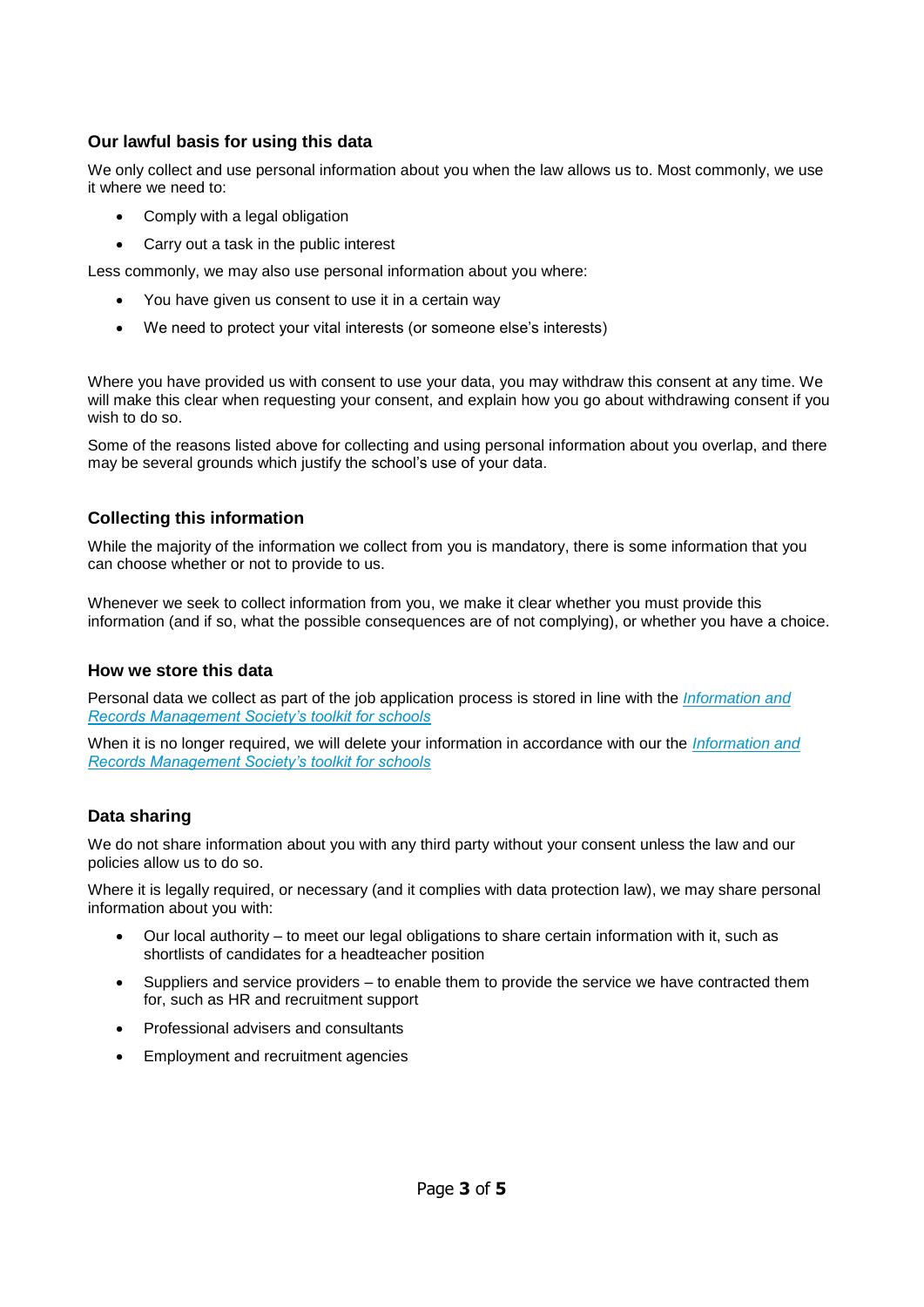## **Transferring data internationally**

Where we transfer personal data to a country or territory outside the European Economic Area, we will do so in accordance with data protection law.

#### **Your rights**

#### **How to access the personal information we hold about you**

Individuals have a right to make a 'subject access request' to gain access to personal information that the school holds about them.

If you make a subject access request, and if we do hold information about you, we will:

- Give you a description of it
- Tell you why we are holding and processing it, and how long we will keep it for
- Explain where we got it from, if not from you
- Tell you who it has been, or will be, shared with
- Let you know whether any automated decision-making is being applied to the data, and any consequences of this
- Give you a copy of the information in an intelligible form

You may also have a right for your personal information to be transmitted electronically to another organisation in certain circumstances.

If you would like to make a request, please contact our data protection officer.

#### **Your other rights regarding your data**

Under data protection law, individuals have certain rights regarding how their personal data is used and kept safe. You have the right to:

- Object to the use of your personal data if it would cause, or is causing, damage or distress
- Prevent your data being used to send direct marketing
- Object to the use of your personal data for decisions being taken by automated means (by a computer or machine, rather than a person)
- In certain circumstances, have inaccurate personal data corrected, deleted or destroyed, or restrict processing
- Claim compensation for damages caused by a breach of the data protection regulations

To exercise any of these rights, please contact our data protection officer.

## **Complaints**

We take any complaints about our collection and use of personal information very seriously.

If you think that our collection or use of personal information is unfair, misleading or inappropriate, or have any other concern about our data processing, please raise this with us in the first instance.

To make a complaint, please contact our data protection officer.

Alternatively, you can make a complaint to the Information Commissioner's Office:

- Report a concern online at<https://ico.org.uk/concerns/>
- Call 0303 123 1113
- Or write to: Information Commissioner's Office, Wycliffe House, Water Lane, Wilmslow, Cheshire, SK9 5AF